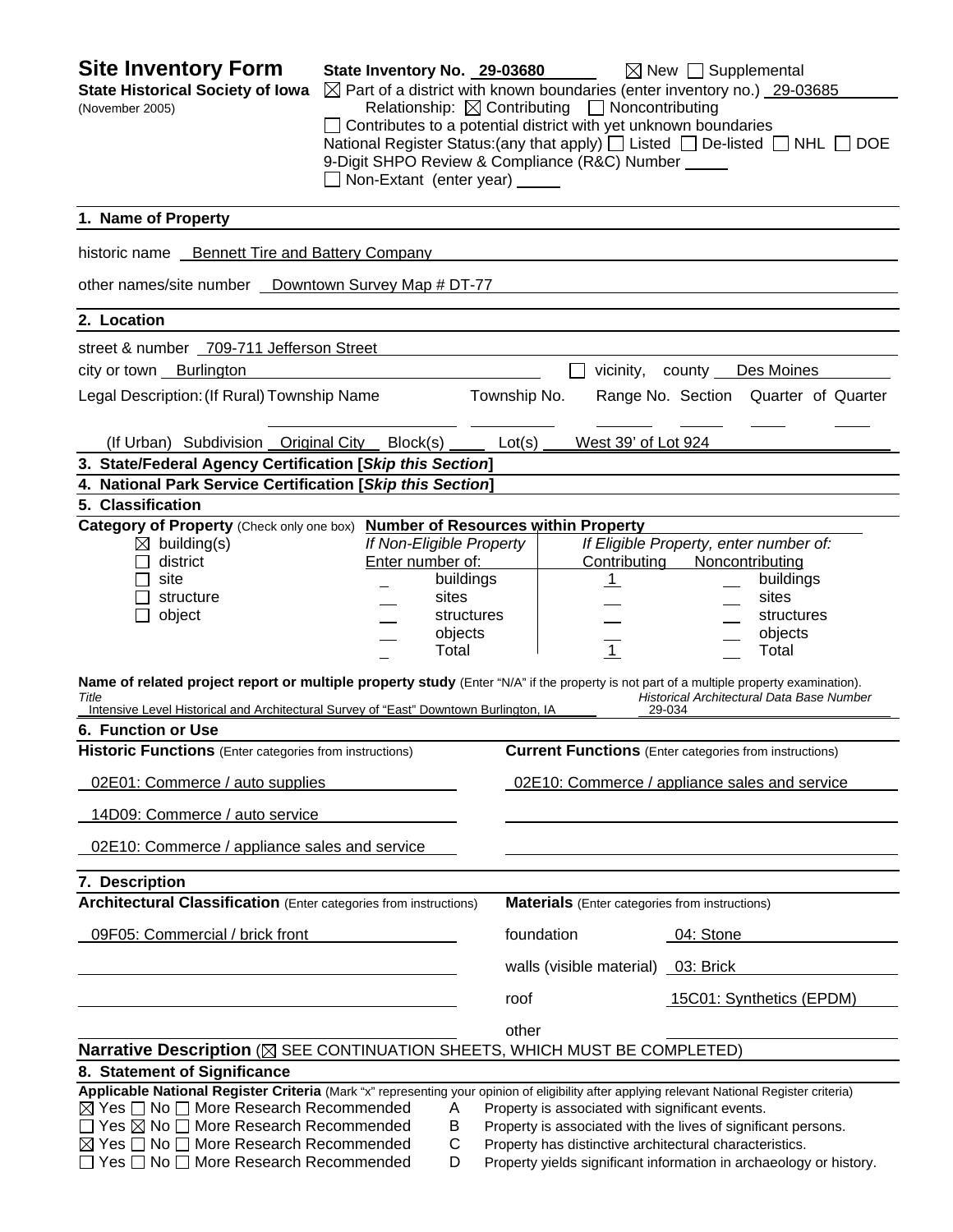| Address 707-709 Jefferson Street<br>Des Moines<br>County                                                                                                                                                                                                                                                                                                                                                                                                                                                                                                                                                                                                                                                                                                                                                                                                                                                                                                                                                                                                                                                                                                                                                                                                                                                                                                                                                                                                                                                                                                                                                                                                                                         | Site Number<br>29-03680                                             |
|--------------------------------------------------------------------------------------------------------------------------------------------------------------------------------------------------------------------------------------------------------------------------------------------------------------------------------------------------------------------------------------------------------------------------------------------------------------------------------------------------------------------------------------------------------------------------------------------------------------------------------------------------------------------------------------------------------------------------------------------------------------------------------------------------------------------------------------------------------------------------------------------------------------------------------------------------------------------------------------------------------------------------------------------------------------------------------------------------------------------------------------------------------------------------------------------------------------------------------------------------------------------------------------------------------------------------------------------------------------------------------------------------------------------------------------------------------------------------------------------------------------------------------------------------------------------------------------------------------------------------------------------------------------------------------------------------|---------------------------------------------------------------------|
| City<br><b>Burlington</b>                                                                                                                                                                                                                                                                                                                                                                                                                                                                                                                                                                                                                                                                                                                                                                                                                                                                                                                                                                                                                                                                                                                                                                                                                                                                                                                                                                                                                                                                                                                                                                                                                                                                        | <b>District Number</b><br>29-03685                                  |
| <b>Criteria Considerations</b><br>$\Box$ A Owned by a religious institution or used<br>$\Box$ E A reconstructed building, object, or structure.<br>for religious purposes.<br>$\Box$ F A commemorative property.<br>B Removed from its original location.<br>□ G Less than 50 years of age or achieved significance within the past<br>C A birthplace or grave.<br>50 years.<br>D A cemetery                                                                                                                                                                                                                                                                                                                                                                                                                                                                                                                                                                                                                                                                                                                                                                                                                                                                                                                                                                                                                                                                                                                                                                                                                                                                                                     |                                                                     |
| Areas of Significance (Enter categories from instructions)<br><b>Significant Dates</b>                                                                                                                                                                                                                                                                                                                                                                                                                                                                                                                                                                                                                                                                                                                                                                                                                                                                                                                                                                                                                                                                                                                                                                                                                                                                                                                                                                                                                                                                                                                                                                                                           |                                                                     |
| Construction date<br>1855<br>05: Commerce                                                                                                                                                                                                                                                                                                                                                                                                                                                                                                                                                                                                                                                                                                                                                                                                                                                                                                                                                                                                                                                                                                                                                                                                                                                                                                                                                                                                                                                                                                                                                                                                                                                        |                                                                     |
| Other dates, including renovation                                                                                                                                                                                                                                                                                                                                                                                                                                                                                                                                                                                                                                                                                                                                                                                                                                                                                                                                                                                                                                                                                                                                                                                                                                                                                                                                                                                                                                                                                                                                                                                                                                                                | $\boxtimes$ check if circa or estimated date                        |
| 02: Architecture<br>c.1920                                                                                                                                                                                                                                                                                                                                                                                                                                                                                                                                                                                                                                                                                                                                                                                                                                                                                                                                                                                                                                                                                                                                                                                                                                                                                                                                                                                                                                                                                                                                                                                                                                                                       |                                                                     |
| <b>Architect/Builder</b><br><b>Significant Person</b><br>(Complete if National Register Criterion B is marked above)<br>Architect                                                                                                                                                                                                                                                                                                                                                                                                                                                                                                                                                                                                                                                                                                                                                                                                                                                                                                                                                                                                                                                                                                                                                                                                                                                                                                                                                                                                                                                                                                                                                                |                                                                     |
| <b>Builder</b>                                                                                                                                                                                                                                                                                                                                                                                                                                                                                                                                                                                                                                                                                                                                                                                                                                                                                                                                                                                                                                                                                                                                                                                                                                                                                                                                                                                                                                                                                                                                                                                                                                                                                   |                                                                     |
| Narrative Statement of Significance ( $\boxtimes$ SEE CONTINUATION SHEETS, WHICH MUST BE COMPLETED)                                                                                                                                                                                                                                                                                                                                                                                                                                                                                                                                                                                                                                                                                                                                                                                                                                                                                                                                                                                                                                                                                                                                                                                                                                                                                                                                                                                                                                                                                                                                                                                              |                                                                     |
| 9. Major Bibliographical References                                                                                                                                                                                                                                                                                                                                                                                                                                                                                                                                                                                                                                                                                                                                                                                                                                                                                                                                                                                                                                                                                                                                                                                                                                                                                                                                                                                                                                                                                                                                                                                                                                                              |                                                                     |
| Bibliography $\boxtimes$ See continuation sheet for citations of the books, articles, and other sources used in preparing this form                                                                                                                                                                                                                                                                                                                                                                                                                                                                                                                                                                                                                                                                                                                                                                                                                                                                                                                                                                                                                                                                                                                                                                                                                                                                                                                                                                                                                                                                                                                                                              |                                                                     |
| 10. Geographic Data                                                                                                                                                                                                                                                                                                                                                                                                                                                                                                                                                                                                                                                                                                                                                                                                                                                                                                                                                                                                                                                                                                                                                                                                                                                                                                                                                                                                                                                                                                                                                                                                                                                                              |                                                                     |
| <b>UTM References (OPTIONAL)</b><br>Easting<br>Northing<br>Zone<br>Zone<br>Easting                                                                                                                                                                                                                                                                                                                                                                                                                                                                                                                                                                                                                                                                                                                                                                                                                                                                                                                                                                                                                                                                                                                                                                                                                                                                                                                                                                                                                                                                                                                                                                                                               | Northing                                                            |
| 2<br>1                                                                                                                                                                                                                                                                                                                                                                                                                                                                                                                                                                                                                                                                                                                                                                                                                                                                                                                                                                                                                                                                                                                                                                                                                                                                                                                                                                                                                                                                                                                                                                                                                                                                                           |                                                                     |
| 3<br>4                                                                                                                                                                                                                                                                                                                                                                                                                                                                                                                                                                                                                                                                                                                                                                                                                                                                                                                                                                                                                                                                                                                                                                                                                                                                                                                                                                                                                                                                                                                                                                                                                                                                                           |                                                                     |
| See continuation sheet for additional UTM references or comments                                                                                                                                                                                                                                                                                                                                                                                                                                                                                                                                                                                                                                                                                                                                                                                                                                                                                                                                                                                                                                                                                                                                                                                                                                                                                                                                                                                                                                                                                                                                                                                                                                 |                                                                     |
| 11. Form Prepared By                                                                                                                                                                                                                                                                                                                                                                                                                                                                                                                                                                                                                                                                                                                                                                                                                                                                                                                                                                                                                                                                                                                                                                                                                                                                                                                                                                                                                                                                                                                                                                                                                                                                             |                                                                     |
| name/title Mary B. Luttenegger, volunteer                                                                                                                                                                                                                                                                                                                                                                                                                                                                                                                                                                                                                                                                                                                                                                                                                                                                                                                                                                                                                                                                                                                                                                                                                                                                                                                                                                                                                                                                                                                                                                                                                                                        | Rebecca L. McCarley, consultant, Davenport                          |
| organization Burlington Historic Preservation Commission                                                                                                                                                                                                                                                                                                                                                                                                                                                                                                                                                                                                                                                                                                                                                                                                                                                                                                                                                                                                                                                                                                                                                                                                                                                                                                                                                                                                                                                                                                                                                                                                                                         | date October 24, 2012                                               |
|                                                                                                                                                                                                                                                                                                                                                                                                                                                                                                                                                                                                                                                                                                                                                                                                                                                                                                                                                                                                                                                                                                                                                                                                                                                                                                                                                                                                                                                                                                                                                                                                                                                                                                  |                                                                     |
| street & number<br>City Hall, 400 Washington Street                                                                                                                                                                                                                                                                                                                                                                                                                                                                                                                                                                                                                                                                                                                                                                                                                                                                                                                                                                                                                                                                                                                                                                                                                                                                                                                                                                                                                                                                                                                                                                                                                                              | telephone 319-753-8158                                              |
| <b>Burlington</b><br>city or town<br>state lowa                                                                                                                                                                                                                                                                                                                                                                                                                                                                                                                                                                                                                                                                                                                                                                                                                                                                                                                                                                                                                                                                                                                                                                                                                                                                                                                                                                                                                                                                                                                                                                                                                                                  | zip code $52601$                                                    |
| ADDITIONAL DOCUMENTATION (Submit the following items with the completed form)                                                                                                                                                                                                                                                                                                                                                                                                                                                                                                                                                                                                                                                                                                                                                                                                                                                                                                                                                                                                                                                                                                                                                                                                                                                                                                                                                                                                                                                                                                                                                                                                                    |                                                                     |
| <b>FOR ALL PROPERTIES</b><br>Map: showing the property's location in a town/city or township.<br>1.<br>Site plan: showing position of buildings and structures on the site in relation to public road(s).<br>2.<br>Photographs: representative black and white photos. If the photos are taken as part of a survey for which the Society is to be<br>3.<br>curator of the negatives or color slides, a photo/catalog sheet needs to be included with the negatives/slides and the following<br>needs to be provided below on this particular inventory site:<br>Roll/slide sheet #<br>Frame/slot #<br>Roll/slide sheet #<br>Frame/slot #<br>Roll/slide sheet #<br>Frame/slot #<br>See continuation sheet or attached photo & slide catalog sheet for list of photo roll or slide entries.<br>$\boxtimes$ Photos/illustrations without negatives are also in this site inventory file.<br>FOR CERTAIN KINDS OF PROPERTIES, INCLUDE THE FOLLOWING AS WELL<br>Farmstead & District: (List of structures and buildings, known or estimated year built, and contributing or noncontributing status)<br>1.<br>2.<br><b>Barn:</b><br>A sketch of the frame/truss configuration in the form of drawing a typical middle bent of the barn.<br>a.<br>A photograph of the loft showing the frame configuration along one side.<br>b.<br>A sketch floor plan of the interior space arrangements along with the barn's exterior dimensions in feet.<br>c.<br>State Historic Preservation Office (SHPO) Use Only Below This Line<br>Concur with above survey opinion on National Register eligibility: $\Box$ Yes $\Box$ No<br>This is a locally designated property or part of a locally designated district. | Date Taken<br>Date Taken<br>Date Taken<br>More Research Recommended |
| Comments:                                                                                                                                                                                                                                                                                                                                                                                                                                                                                                                                                                                                                                                                                                                                                                                                                                                                                                                                                                                                                                                                                                                                                                                                                                                                                                                                                                                                                                                                                                                                                                                                                                                                                        |                                                                     |
| Evaluated by (name/title):                                                                                                                                                                                                                                                                                                                                                                                                                                                                                                                                                                                                                                                                                                                                                                                                                                                                                                                                                                                                                                                                                                                                                                                                                                                                                                                                                                                                                                                                                                                                                                                                                                                                       | Date:                                                               |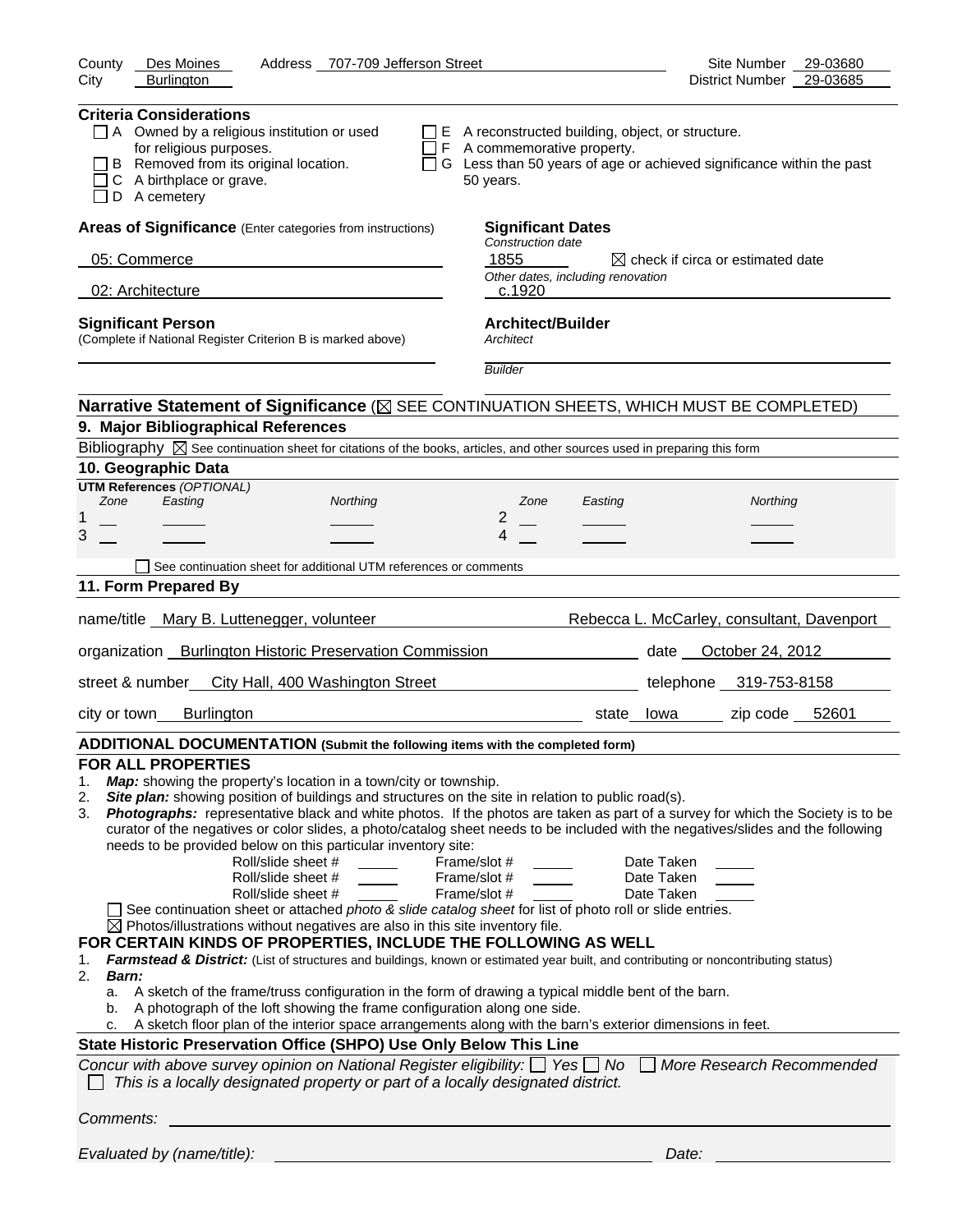Page 1

| Bennett Tire and Battery Company | Des Moines |
|----------------------------------|------------|
| Name of Property                 | County     |
| 709-711 Jefferson                | Burlington |
| Address                          | City       |

#### **7. Narrative Description**

This is a two-story brick commercial building. It was constructed as a double-storefront building, within the McCash Block of four additional storefronts to the east. The block was divided into three doublestorefront sections, sold separately in the early  $20<sup>th</sup>$  century and then each remodeled. This section (west 39') has a multi-color brick façade that would be typical of the 1910s or 1920s, different from and likely earlier than the two buildings to the east. The storefront was remodeled for a single entry near the center, with the same brick continuing as bulkhead under the storefront windows. The storefront was remodeled in the 1980s, with new large windows installed. The second story has four one-overone-light double-hung windows with stone sills and soldier brick lintels. The right side of the building is covered in red aluminum siding.

#### **8. Narrative Statement of Significance**

Bennett Tire and Battery Company appears to contribute historically and architecturally to the potential Downtown Commercial Historic District. This block was excluded from the West Jefferson Street Historic District due to its early 20<sup>th</sup> century brick façade. This cladding falls within the period of significance for the Downtown Commercial Historic District, and it is significant among efforts to improve buildings downtown in this period. The building may be individually eligible for listing on the National Register of Historic Places under Criterion A for its association with the Bennett Tire and Battery Company. The company started in this building in 1917, remaining here until 1930. During this period, it grew from the home office to a chain of stores in southeast Iowa. Assessment of the interior integrity and further information on the company would be needed to solidify this determination.

The core of this building was constructed between 1850 and 1855. In 1850, George Gearhart sold Lot 924-east 39' to Daniel Doffelmeyer for \$135.00 (Deed book 15, p 121). Daniel & Virginia Doffelmeyer sold Lot 924-east 39' to Wm D. McCash on June 3, 1855 for \$1,700 (Deed book 19, p625). Newspaper ads reference the McCash Block on Jefferson between  $7<sup>th</sup>$  and  $8<sup>th</sup>$  Street, and a note was included in the March 14, 1894 *Hawk-Eye* that the block was receiving a fresh coat of paint. In 1886 this block (701-711 Jefferson) appeared on the first Sanborn map for Burlington. In the 1886 city directory, 709 Jefferson was a grocery store run by G. W. Knobbs & M. E. Duffy. 711 Jefferson was a picture frames and book store. In the 1892 city directory, 709 Jefferson was a cigar store run by Joseph Dehner and at 711 Jefferson, John Renner sold paints, oils, picture frames books and wallpaper. In the 1900-01 city directory, 709 Jefferson was a machine repair shop owned by Albert Stiefel. At 711 Jefferson, John P. Weis owned a musical instruments shop. In the 1910-11 city directory, Albert Stiefel is still running his machine repair shop at 709 Jefferson. And at 711 Jefferson J. P. Weis and wife Caroline are the owners of a piano store.

In 1913, ownership began to change. Grace McCash owned the full McCash Block (701-711 Jefferson in 1910, selling the east third (39', 701-703) to Joseph Cannella (Deed book 112, p.50). Grace McCash transferred this portion of the property (middle 39' or east half of west 78') to Cyrenius McCash, trustee, on March 12, 1913. The remainder of the McCash block – west 78' of Lot 924 – was the sold at auction in December 1913 to Milton M. Dayton for \$11,000, with proceeds split among the heirs. This portion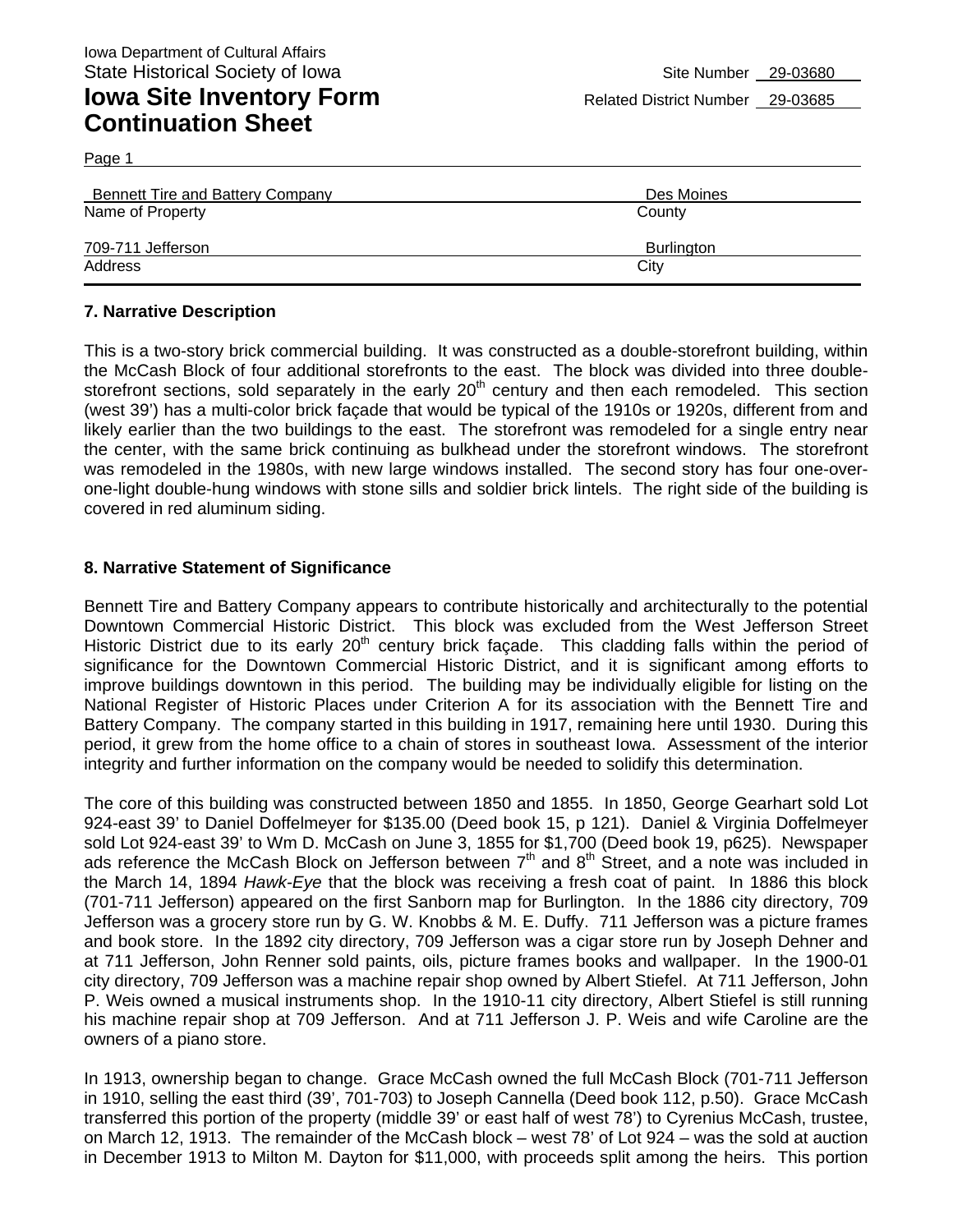Page 2

| Bennett Tire and Battery Company | Des Moines |
|----------------------------------|------------|
| Name of Property                 | County     |
| 709-711 Jefferson                | Burlington |
| Address                          | City       |

(west 78') was then sold to Henry Koestner on December 18, 1913. The multi-color brick on the façade suggests it was remodeled in the 1910s or 1920s. Koestner may have completed this work as early as 1914, but it would have been more likely not done earlier than 1918 when Bennett moved into both halves of the building. A firm date was not established through this research.

Bennett Tire and Battery Company was organized in 1917, starting in the west storefront at 711 Jefferson. The company grew rapidly, and they expanded into quarters to the east at 709 Jefferson in 1918. The 1920 city directory lists them at 709-711 Jefferson. On February 20, 1924, H. C. Koestner and wife sold the west 39' of Lot 924 (only 709-711 portion) to Minda Bennett. The current multi-color brick façade may have been installed at this time. In 1925, they expanded to the west into a new building for their battery department and to provide drive-in service (demolished). The 1926 city directory lists Bennett Tire and Battery Company at 709-711 Jefferson. The company sold Goodyear tires. By 1926, they had a chain of stores, including locations in Fort Madison, Keokuk, Clinton, and Ottumwa ("Bennett Co. is Expanding," *Burlington Hawk-Eye,* July 18, 1926, 16). In September 1927, Bennett Tire & Battery negotiated a lease on the former Falick building east of their quarters at 705-707 Jefferson. The interior was remodeled for the retail sales department, which sold Goodyear Tires and Willard Batteries ("Tire Company Leases Former Falick Building," *Hawk-Eye,* October 1, 1927, 4). The 1928 city directory then lists the company at 705-717 Jefferson, expanded into the storefronts in this portion of the block. N.N. Bennett is president, V.N. Bennett is vice president, and M.M. Eppers is secretary. In the 1930 city directory, Bennett Tire & Battery Co. continued to be listed at 705-717 Jefferson. Ms. Minda Bennett sold the property to Bennett Building Co. on September 19, 1930 (Transfer book 7, p. 244). The 1931 Sanborn map shows the four storefronts from 705 to 711 connected, with the office at 711 and a one-story building across the alley to the west at 713-715 for tire service (extending onto Gilbert-Hedge Company's lumber yard). In 1931, they moved to the southeast corner of Jefferson and  $7<sup>th</sup>$  Street, where they are listed in the 1935 city directory. The 1937 city directory lists Bennett Tire and Battery Co at that corner, 617-619 Jefferson (demolished – vacant lot). Bennett continued to own this portion of this property until 1982.

The 1935 city directory lists H.E. Chamberlain at 709 and Wilson Garage at 711. In the 1940 city directory, 709 Jefferson is a radio repair shop owner by Lloyd Johnson and 711 Jefferson was a auto repair shop owned by Edward Siefken & James Mitchell. There were 10 radio supply stores in Burlington and 17 auto repair stores in the 1940 city directory. In 1951 the city directory has 709 vacant and 711 Jefferson occupied by The Bennett Company, home supplies warehouse. In the 1960 city directory, Fox Appliance is located at 709 Jefferson, owner Walter C. Fox. 711 Jefferson is also part of Fox Appliance Co. In the 1970 city directory, Fox Appliance is still at 709 Jefferson and 711 Jefferson.

Then on 8/30/1982, Gary N. Bennett sold the property (west 39') to Fox Appliance Co., who had previously bought the property to the east at 705-707 Jefferson in 1977. On 12/6/2002, Fox Appliance sold the property (west 78' of Lot 924) to Direct Maytag, Inc. (2002/009241). At this time Direct Maytag is running an appliance business in both buildings at 707 and 711 Jefferson.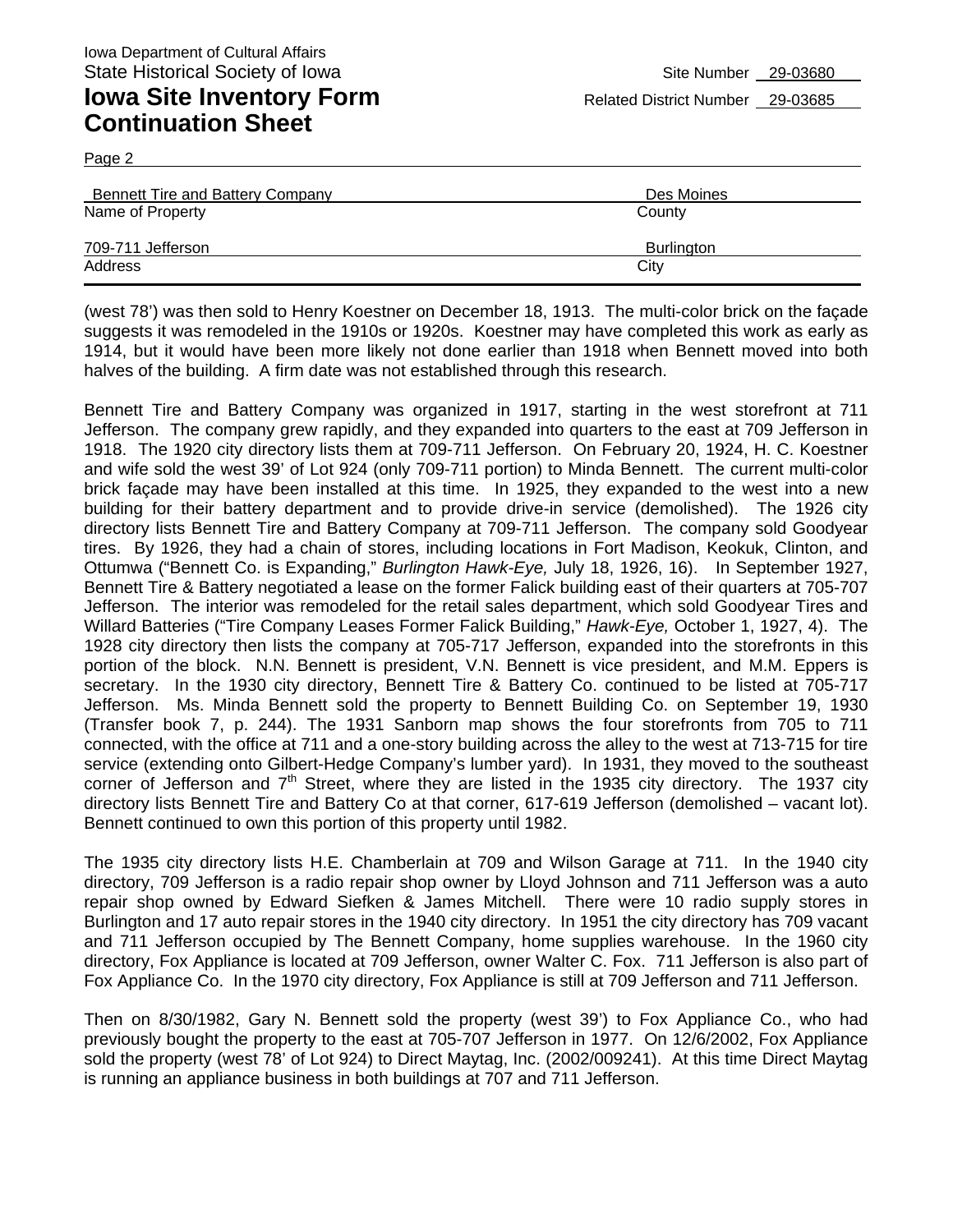Page 3

| Bennett Tire and Battery Company | Des Moines        |
|----------------------------------|-------------------|
| Name of Property                 | County            |
| 709-711 Jefferson                | <b>Burlington</b> |
| Address                          | City              |

#### **Major Bibliographical References**

City Directories, Burlington, Iowa, various dates. On microfiche at the Burlington Public Library

Deed records, per transfer books at Des Moines County Auditor's Office.

Newspapers, various titles and editions. Particular special editions utilized: *Burlington Evening Gazette,* March 24, 1906 *Daily Hawk-Eye Gazette,* September 2, 1938 *Burlington Hawk-Eye Gazette,* August 4, 1942 *Burlington Hawk-Eye,* July 10, 1962 *Burlington Hawk-Eye,* July 4, 1976

Sanborn Map Company. "Burlington, Iowa," Fire Insurance Maps. New York: Sanborn Map Company, 1886, 1892, 1900, 1931, 1952.

Vertical files. Files on business/industry as well as individual businesses. Burlington Public Library, Burlington, Iowa.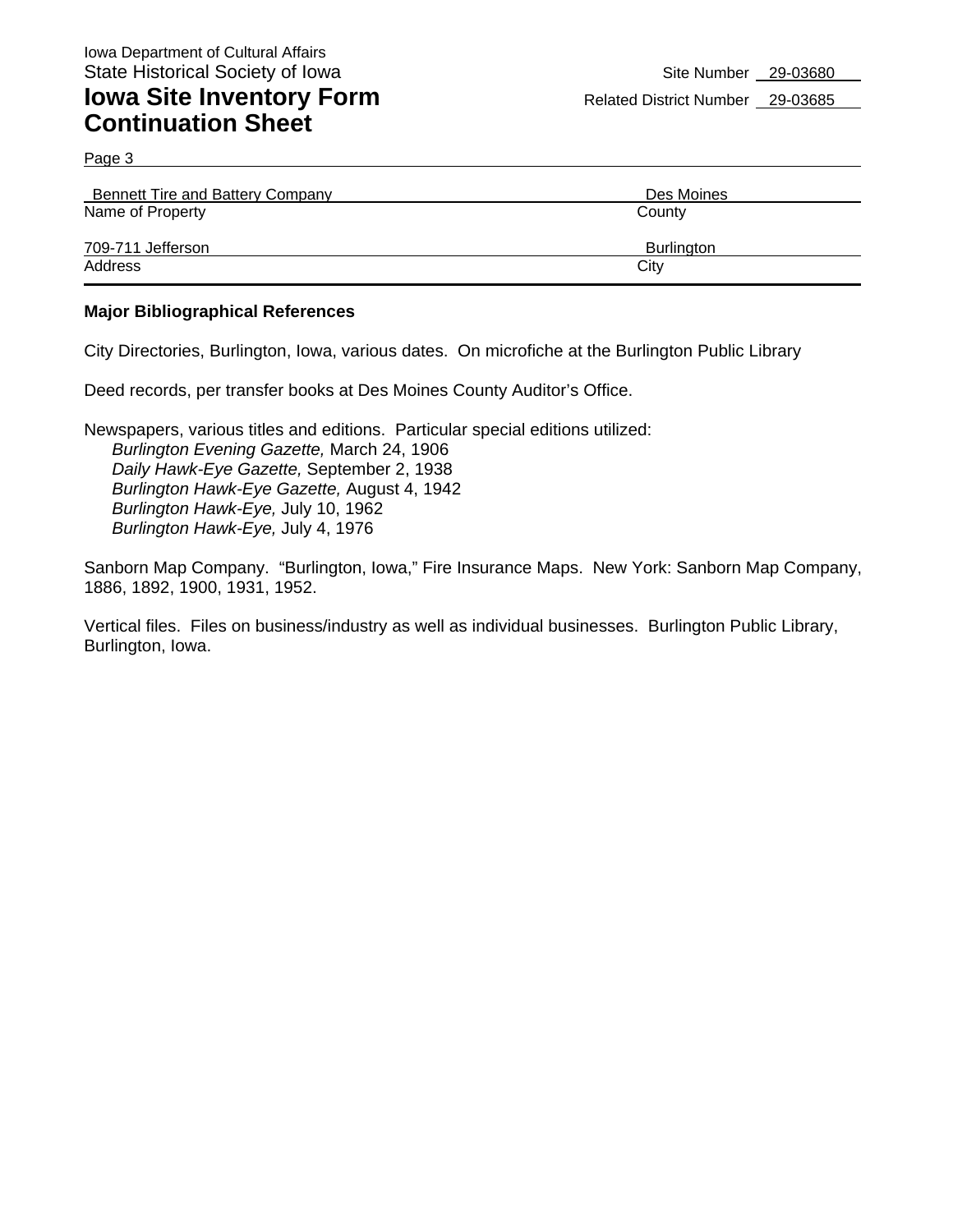Page 4

| Bennett Tire and Battery Company | Des Moines |
|----------------------------------|------------|
| Name of Property                 | County     |
| 709-711 Jefferson                | Burlington |
| Address                          | City       |

#### **Location map**



*Base aerial photography by Aerial Services Inc for Des Moines County GIS Commission, March 2010.*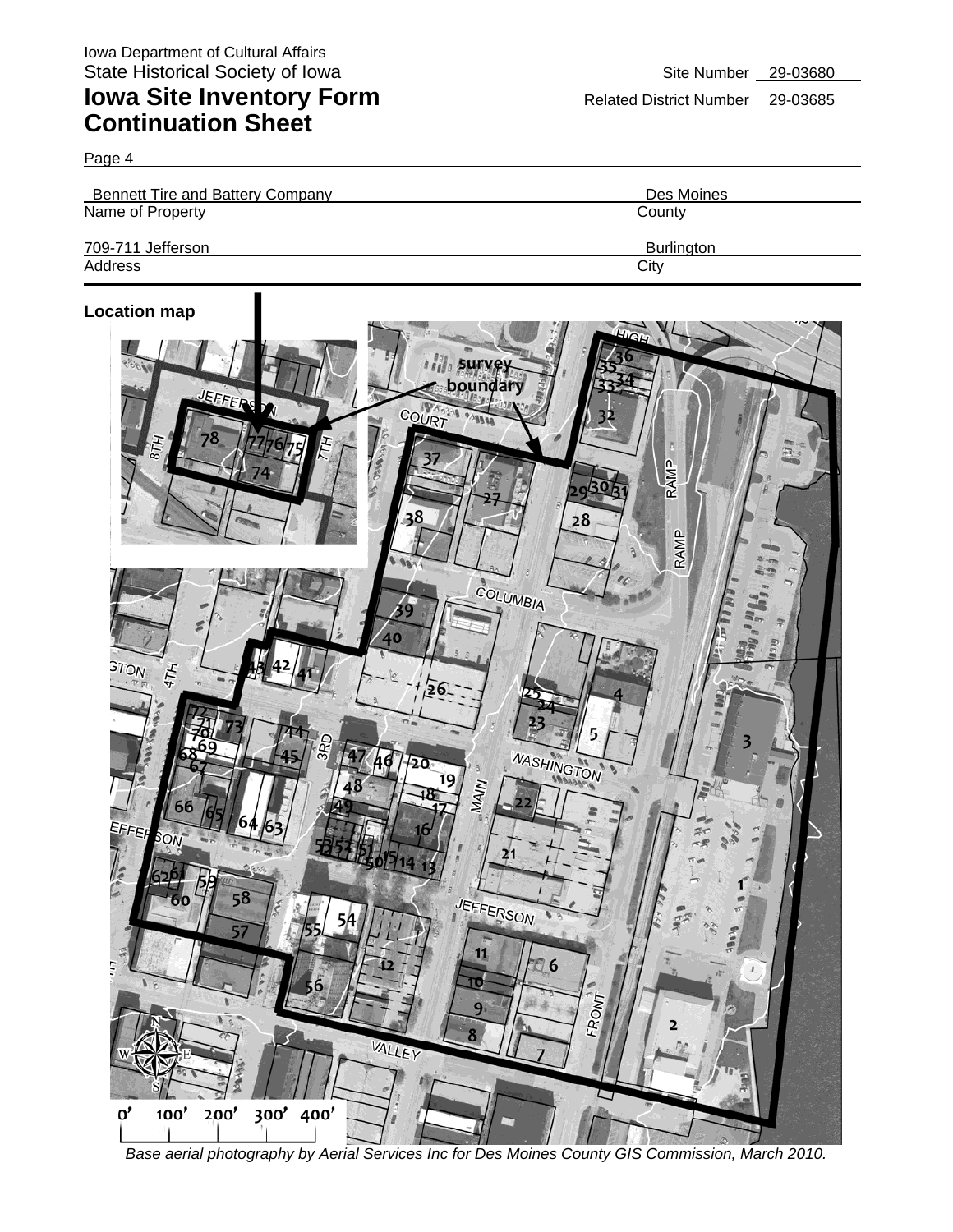| Bennett Tire and Battery Company | Des Moines        |
|----------------------------------|-------------------|
| Name of Property                 | County            |
| 709-711 Jefferson                | <b>Burlington</b> |
| Address                          | City              |

#### **Building plan (from assessor's website)**



**Historic images** 

*none identified*